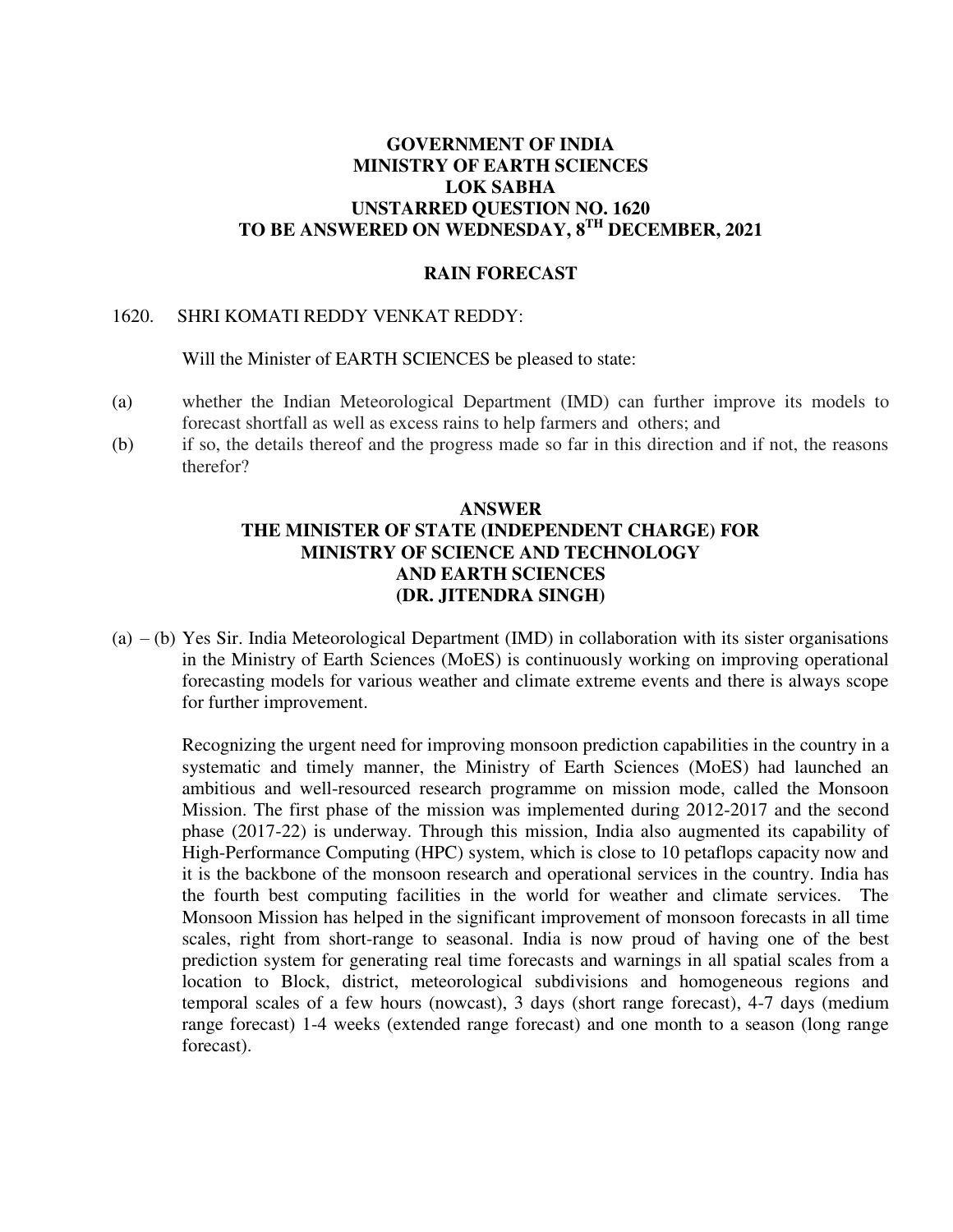For preparing the long range forecast, currently, latest state of the art statistical models, Monsoon Mission Coupled Atmosphere Ocean Model (MMCFS) and Multi Model Ensemble (MME) method are used. And these models have shown useful skill. For example, the operational forecast for the monsoon onset over Kerala has been correct (within the forecast limits) during 16 of the 17 years (2005-2021) since issuing of operational forecast for the event started in 2005.

## **Weather Forecasting – (Long range, Extended Range, Short to Medium Range and Nowcast)**

Due to demands from different users and government authorities for forecasts of spatial distribution of seasonal rainfall along with the regionally averaged rainfall forecasts for better regional level planning of activities, IMD has now developed a Multi-Model Ensemble (MME) forecasting system based on coupled global climate models (CGCMs) from different global climate prediction and research centres including IMD's Monsoon Mission CFS (MMCFS). Multimodal Ensemble (MME) is a universally accepted technique, which is used to improve skill of forecasts and reduce forecast errors when compared to a single modelbased approach. The performance improvements are completely attributed to the collective information of all models used in the MME forecasting system.

This year onwards, IMD has adopted a new forecasting strategy for issuing monthly and seasonal operational forecasts for the southwest monsoon rainfall over the country by modifying the existing two stage forecasting strategy. Accordingly, forecasts are issued in different stages. The first stage forecasts issued in the mid-April consist of forecast for the southwest monsoon seasonal (June to September) rainfall over the country as a whole and the spatial distribution of probabilistic forecasts for tercile categories (above normal, normal and below normal) for the seasonal rainfall (June to September) over the country. The second stage forecasts issued in the end of May or early June, consists of (i) update for the April forecasts, (ii) Probabilistic forecasts for the seasonal rainfall over the four homogenous regions of India (northwest India, central India, south India and northeast India) and the Monsoon Core Zone (MCZ) and (iii) probabilistic forecast for the June rainfall over the country as a whole and spatial distribution of the probabilistic forecasts for the June rainfall over the country. It may be noted that MCZ the newly introduced geographical region is essentially the central India plus some additional areas covering most of the rain fed agriculture region in the country. A separate forecast for the MCZ will be more useful for agricultural planning and crop yield estimation etc.

Subsequently, the forecasts for the July month rainfall is issued in the end of June/ early July and forecast for the second half of the monsoon season and monthly forecast for August month are issued in the end of July/ early August. The monthly forecast for the September is issued in the end of August/ early September.

India Meteorological Department follows a seamless forecasting strategy. The long-range forecasts (for the whole season) issued are being followed with extended range forecast issued on every Thursday with a validity period of four weeks. To follow up the extended range forecast, IMD issues short to medium range forecast and warnings at 36 meteorological subdivisions levels daily four times by the National Weather Forecasting Centre (NWFC), New Delhi valid up to next five days with an outlook for subsequent two days.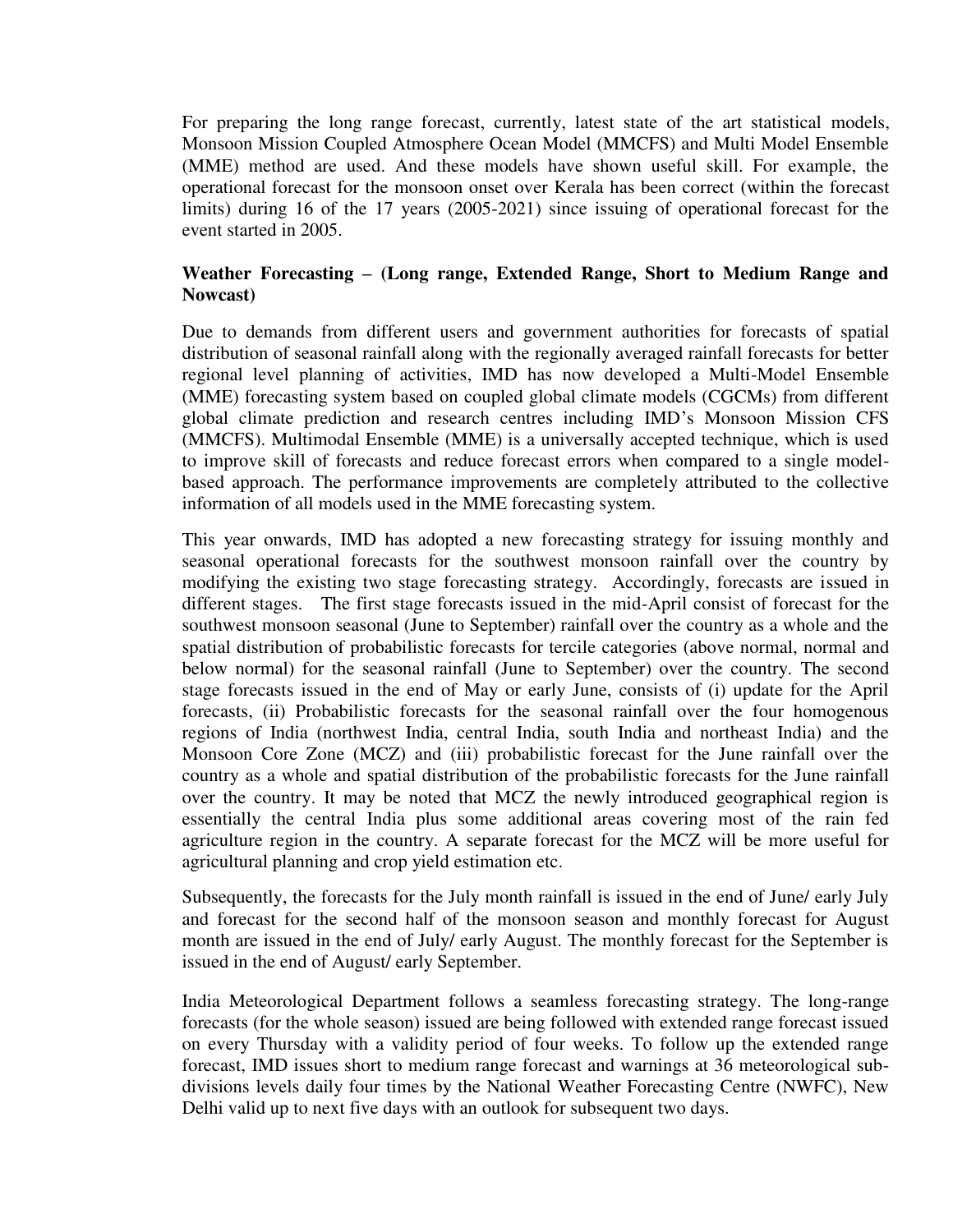The short to medium range forecast and warning at district and station level are issued by state level Meteorological Centres (MCs)/Regional Meteorological Centres (RMCs) with a validity of next five days and are updated twice a day. The short to medium range forecast is followed by very short range forecast of severe weather up to three hours (nowcast) for all the districts and 1085 cities and towns. These nowcasts are updated every three hours.

While issuing the warning suitable colour code is used to bring out the impact of the severe weather expected and to signal the Disaster Management about the course of action to be taken with respect to impending disaster weather event. Green color corresponds to no warning hence no action is needed, yellow color corresponds to be watchful and get updated information, orange color to be alert and be prepared to take action whereas red color signals to take action.

IMD is issuing Impact Based Forecast (IBF) which give details of what the weather will do rather than what the weather will be. It contains the details of impacts expected from the severe weather elements and guidelines to general public about do's and don'ts while getting exposed to severe weather. These guidelines are finalised in collaboration with National Disaster Management Authority (NDMA) and is already implemented successfully for cyclone, heat wave, thunderstorm and heavy rainfall. Work is in progress to implement the same for other severe weather elements.

#### **Agromet Advisories for Farmers**

IMD runs an operational Agrometeorological Advisory Services (AAS) *viz.,*  GraminKrishiMausamSewa (GKMS) scheme for the benefit of farming community in the country. Under the scheme, medium range weather forecast at district level is generated and based on the forecast, Agromet Advisories are prepared and communicated by the Agromet Field Units (AMFUs) located at State Agricultural Universities, institutes of Indian Council of Agricultural Research (ICAR), IIT, etc and also by District Agromet Units (DAMUs) located at KrishiVigyanKendras (KVKs), to the farmers on every Tuesday and Friday to take decision on agricultural operations. AAS rendered by IMD is a step towards weather-based crop and livestock management strategies and operations dedicated to enhancing crop production and food security besides reducing crop damage and loss due to deficient rainfall situation.

Agromet Advisories are communicated to the farmers through multichannel dissemination system like print and electronic media, Door Darshan, radio, internet, social media etc. including SMS using mobile phones through Kisan Portal launched by Ministry of Agriculture and Farmers' Welfare and also through private companies under Public Private Partnership (PPP) mode. KrishiVigyanKendras (KVKs) of ICAR have also given link to the respective district level advisory in their web portal. A mobile App *viz.,*'Meghdoot' has been launched by Ministry of Earth Sciences, Government of India, to help the farmers to get the weather information including alerts and related agromet advisories specific to their districts.IMD also monitors rainfall situation  $\&$  weather aberrations and issues alerts  $\&$ warnings along with suitable Agromet Advisories to the farmers from time to time under GKMS scheme.